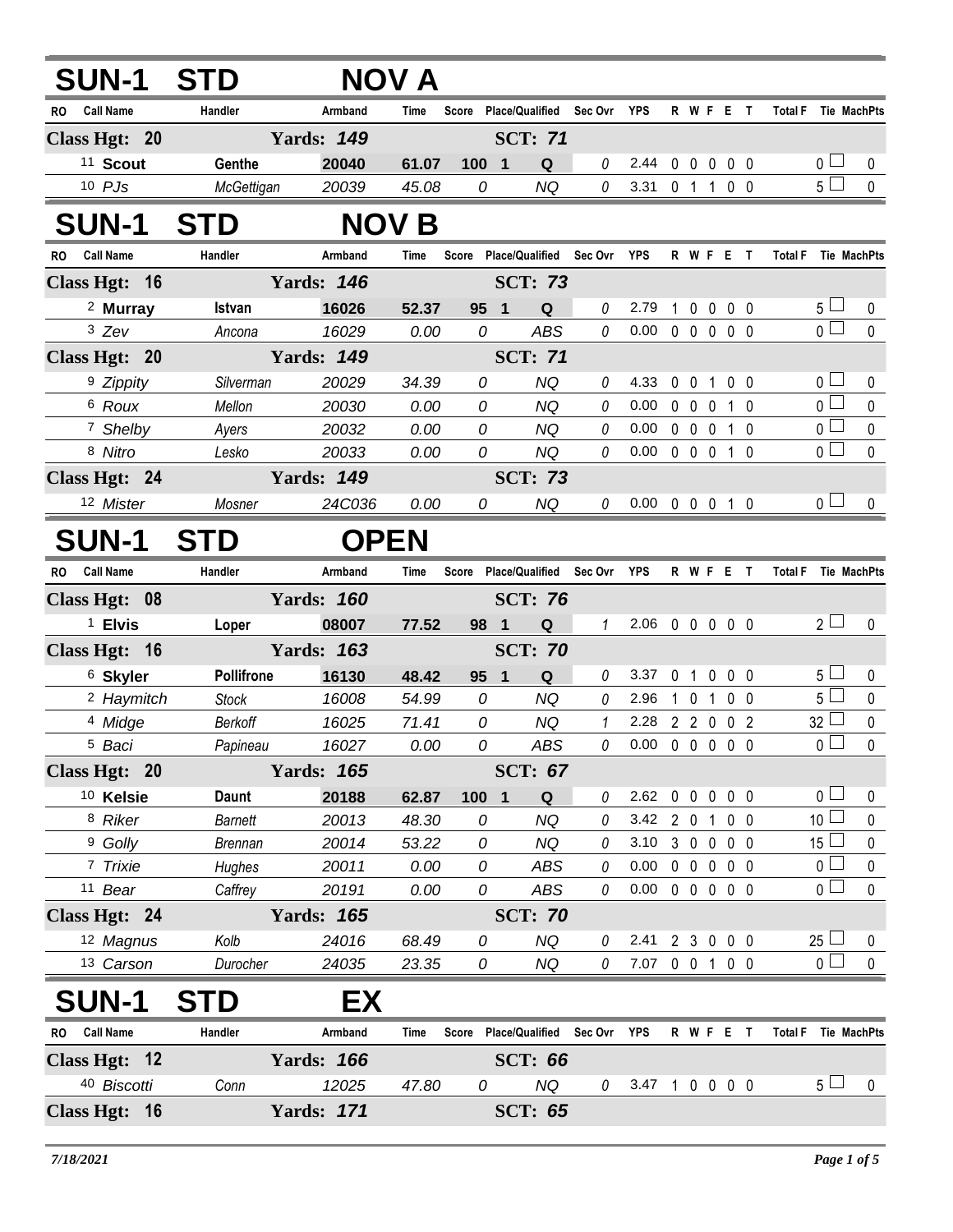|    | <sup>3</sup> Déjà vu    | Mygas            | 16028             | 68.92       | 0     |                         | ΝQ                    |          | 2.48                       |                |                   |             | 20000      | $19 \Box$           | 0            |
|----|-------------------------|------------------|-------------------|-------------|-------|-------------------------|-----------------------|----------|----------------------------|----------------|-------------------|-------------|------------|---------------------|--------------|
|    | 69 Nimbus               | Knox             | 16181             | 0.00        | 0     |                         | <b>ABS</b>            | 0        | 0.00                       |                |                   |             | 00000      | $\overline{0}$      | $\mathbf 0$  |
|    | 70 Danny                | Condit           | 16182             | 0.00        | 0     |                         | ABS                   | $\it{0}$ | $0.00 \t0 \t0 \t0 \t0 \t0$ |                |                   |             |            | 0 <sub>0</sub>      | $\mathbf 0$  |
|    | Class Hgt: 20           |                  | <b>Yards: 175</b> |             |       |                         | <b>SCT: 61</b>        |          |                            |                |                   |             |            |                     |              |
|    | 107 Indy                | Chirichella      | 20010             | 51.53       | 0     |                         | <b>NQ</b>             | 0        | 3.40                       | 0 <sub>1</sub> |                   | $\mathbf 0$ | $0\quad 0$ | $5\perp$            | $\mathbf 0$  |
|    | 108 Miz Biscuit         | Rollins          | 20189             | 86.22       | 0     |                         | <b>NQ</b>             | 25       | 2.03 4 2 0 0 1             |                |                   |             |            | 110 $\Box$          | $\mathbf 0$  |
|    | <b>SUN-1</b>            | <b>STD</b>       | <b>MAS</b>        |             |       |                         |                       |          |                            |                |                   |             |            |                     |              |
| RO | <b>Call Name</b>        | Handler          | Armband           | <b>Time</b> |       |                         | Score Place/Qualified | Sec Ovr  | YPS                        |                |                   |             | R W F E T  | Total F Tie MachPts |              |
|    | Class Hgt: 08           |                  | <b>Yards: 166</b> |             |       |                         | <b>SCT: 71</b>        |          |                            |                |                   |             |            |                     |              |
|    | 10 Misty                | Gregory          | 08083             | 47.29       | 100   | $\blacksquare$          | Q                     | 0        | 3.51                       |                |                   |             | 00000      | 0 L                 | 23           |
|    | <sup>9</sup> Simon      | Guidone          | 08090             | 49.76       | 100 2 |                         | Q                     | $\theta$ | 3.34 0 0 0 0 0             |                |                   |             |            | 0 <sup>2</sup>      | 21           |
|    | <sup>2</sup> Sadie      | Gregory          | 08077             | 50.11       | 100   | $\overline{\mathbf{3}}$ | $\mathbf Q$           | 0        | 3.31                       |                |                   |             | 00000      | οl                  | 20           |
|    | <sup>5</sup> Buster     | Soccodato        | 08076             | 51.20       | 100 4 |                         | $\mathbf Q$           | 0        | 3.24 0 0 0 0 0             |                |                   |             |            | 0 <sup>2</sup>      | 19           |
|    | 7 Trixie                | <b>Bruno</b>     | 08084             | 54.68       | 100   |                         | Q                     | 0        | 3.04                       |                |                   |             | 00000      | 0 <sup>2</sup>      | 16           |
|    | <sup>6</sup> Kerfluffle | <b>Sikalas</b>   | 08081             | 0.00        | 0     |                         | <b>NQ</b>             | $\theta$ | 0.00                       |                | $0\quad 0\quad 0$ |             | 1 0        | $\overline{0}$      | $\mathbf 0$  |
|    | 8 Fitz                  | Pratt            | 08086             | 57.87       | 0     |                         | <b>NQ</b>             | 0        | 2.87                       |                |                   |             | 0 1 0 0 0  | $5\Box$             | $\mathbf 0$  |
|    | <sup>4</sup> Nugget     | Goodspeed        | 08075             | 0.00        | 0     |                         | <b>ABS</b>            | $\theta$ | 0.00                       |                |                   |             | 00000      | $\overline{0}$      | $\mathbf 0$  |
|    | 3 Piper                 | Cuzzolino        | 08078             | 0.00        | 0     |                         | ABS                   | 0        | 0.00                       |                |                   |             | 0 0 0 0 0  | 0                   | $\mathbf 0$  |
|    | 11 Victor               | Cuzzolino        | 08088             | 0.00        | 0     |                         | <b>ABS</b>            | 0        | $0.00 \t0 \t0 \t0 \t0 \t0$ |                |                   |             |            | $\overline{0}$      | $\mathbf 0$  |
|    | Class Hgt: 12           |                  | <b>Yards: 166</b> |             |       |                         | <b>SCT: 66</b>        |          |                            |                |                   |             |            |                     |              |
|    | <sup>28</sup> Minute    | <b>Bintliff</b>  | 12098             | 39.42       | 100 1 |                         | Q                     | $\theta$ | 4.21                       |                |                   |             | 00000      | 0 <sub>0</sub>      | 26           |
|    | 30 Blaze                | Anderson         | 12100             | 41.62       | 100 2 |                         | Q                     | $\theta$ | 3.99                       |                |                   |             | 00000      | 0 L                 | 24           |
|    | 34 Joy                  | <b>Stoddard</b>  | 12105             | 44.16       | 100   | $\overline{\mathbf{3}}$ | Q                     | 0        | 3.76                       |                |                   |             | 00000      | 0 L                 | 21           |
|    | <sup>23</sup> Sassy     | <b>McNelis</b>   | 12091             | 49.37       | 100 4 |                         | Q                     | $\theta$ | 3.36                       |                |                   |             | 00000      | 0 <sup>L</sup>      | 16           |
|    | 24 Bella                | <b>Bintliff</b>  | 12104             | 55.67       | 100   |                         | $\mathbf Q$           | 0        | 2.98                       |                |                   |             | 00000      | 0 L                 | 10           |
|    | 35 Pippi                | <b>Cornelius</b> | 12106             | 65.34       | 100   |                         | Q                     | $\theta$ | 2.54                       |                |                   |             | 00000      | 0 <sup>1</sup>      | $\mathbf 0$  |
|    | 25 Trey                 | Gruver           | 12092             | 60.55       | 0     |                         | NQ                    | 0        | 2.74                       |                |                   |             | 10000      | 5 L                 | $\mathbf 0$  |
|    | 26 OBX                  | Kellar           | 12093             | 0.00        | 0     |                         | NQ                    | 0        | 0.00                       |                |                   |             | 0 0 0 1 0  | 0 <sub>0</sub>      | $\pmb{0}$    |
|    | 27 Darla                | McCay            | 12097             | 49.82       | 0     |                         | NQ                    | 0        | 3.33 0 1 0 0 0             |                |                   |             |            | 5 <sub>–</sub>      | $\pmb{0}$    |
|    | 29 Blu                  | Dereka           | 12099             | 54.51       | 0     |                         | NQ                    | 0        | 3.05 2 4 2 0 0             |                |                   |             |            | 30 <sup>1</sup>     | $\mathbf{0}$ |
|    | 31 Misha                | Szakacs          | 12101             | 59.33       | 0     |                         | ΝQ                    | 0        | 2.80                       |                |                   |             | 1 2 1 0 0  | 15 $\lfloor$        | 0            |
|    | 32 Grant                | Puro             | 12102             | 40.94       | 0     |                         | NQ                    | 0        | 4.05                       |                |                   |             | 0 0 1 0 0  | 0 L                 | 0            |
|    | 33 Maddy                | Murphy           | 12103             | 57.26       | 0     |                         | <b>NQ</b>             | 0        | 2.90                       |                |                   |             | 0 0 1 0 0  | 0 L                 | 0            |
|    | 39 Spark                | <b>Bintliff</b>  | 12108             | 0.00        | 0     |                         | <b>NQ</b>             | 0        | 0.00                       |                |                   |             | 0 0 0 1 0  | 0 <sub>0</sub>      | 0            |
|    | 38 Duncan               | <b>McNelis</b>   | 12109             | 63.27       | 0     |                         | <b>NQ</b>             | 0        | 2.62                       |                |                   |             | 1 0 0 0 0  | 5 ∟                 | 0            |
|    | 36 Trek                 | Wiechmann        | 12111             | 42.18       | 0     |                         | <b>NQ</b>             | $\theta$ | 3.94 0 1 0 0 0             |                |                   |             |            | $5 \perp$           | $\pmb{0}$    |
|    | 37 Ruby                 | Berry            | 12178             | 58.78       | 0     |                         | <b>NQ</b>             | 0        | 2.82 1 0 1 0 0             |                |                   |             |            | 5 <sub>1</sub>      | $\mathbf 0$  |
|    | Class Hgt: 16           |                  | <b>Yards: 171</b> |             |       |                         | <b>SCT: 65</b>        |          |                            |                |                   |             |            |                     |              |
|    | 56 Fred                 | <b>Bintliff</b>  | 16125             | 36.23       | 100 1 |                         | Q                     | $\theta$ | 4.72 0 0 0 0 0             |                |                   |             |            | 0 L                 | 28           |
|    | 55 Nell                 | Lesko            | 16124             | 40.00       | 100 2 |                         | Q                     | 0        | 4.28                       |                |                   |             | 00000      | 0 <sup>2</sup>      | 25           |
|    | 53 Grady                | Puro             | 16121             | 43.68       | 100 3 |                         | Q                     | 0        | 3.91                       |                |                   |             | 00000      | 0 L                 | 21           |
|    | 57 Sonya Blade          | <b>Brennan</b>   | 16126             | 45.45       | 100 4 |                         | Q                     |          | 3.76                       |                |                   |             | 00000      | 0 L                 | 19           |
|    | 62 Lici                 | Cimprich         | 16133             | 46.14       | 100   |                         | $\mathbf Q$           | 0        | 3.71                       |                |                   |             | 0 0 0 0 0  | 0 l                 | 18           |
|    | 64 Joey                 | <b>Albrizio</b>  | 16136             | 48.48       | 100   |                         | Q                     | 0        | 3.53                       |                |                   |             | 00000      | 0 L                 | 16           |
|    | 51 Shine                | Harrington       | 16119             | 53.53       | 100   |                         | $\mathbf Q$           | 0        | 3.19 0 0 0 0 0             |                |                   |             |            | 0 <sup>2</sup>      | 11           |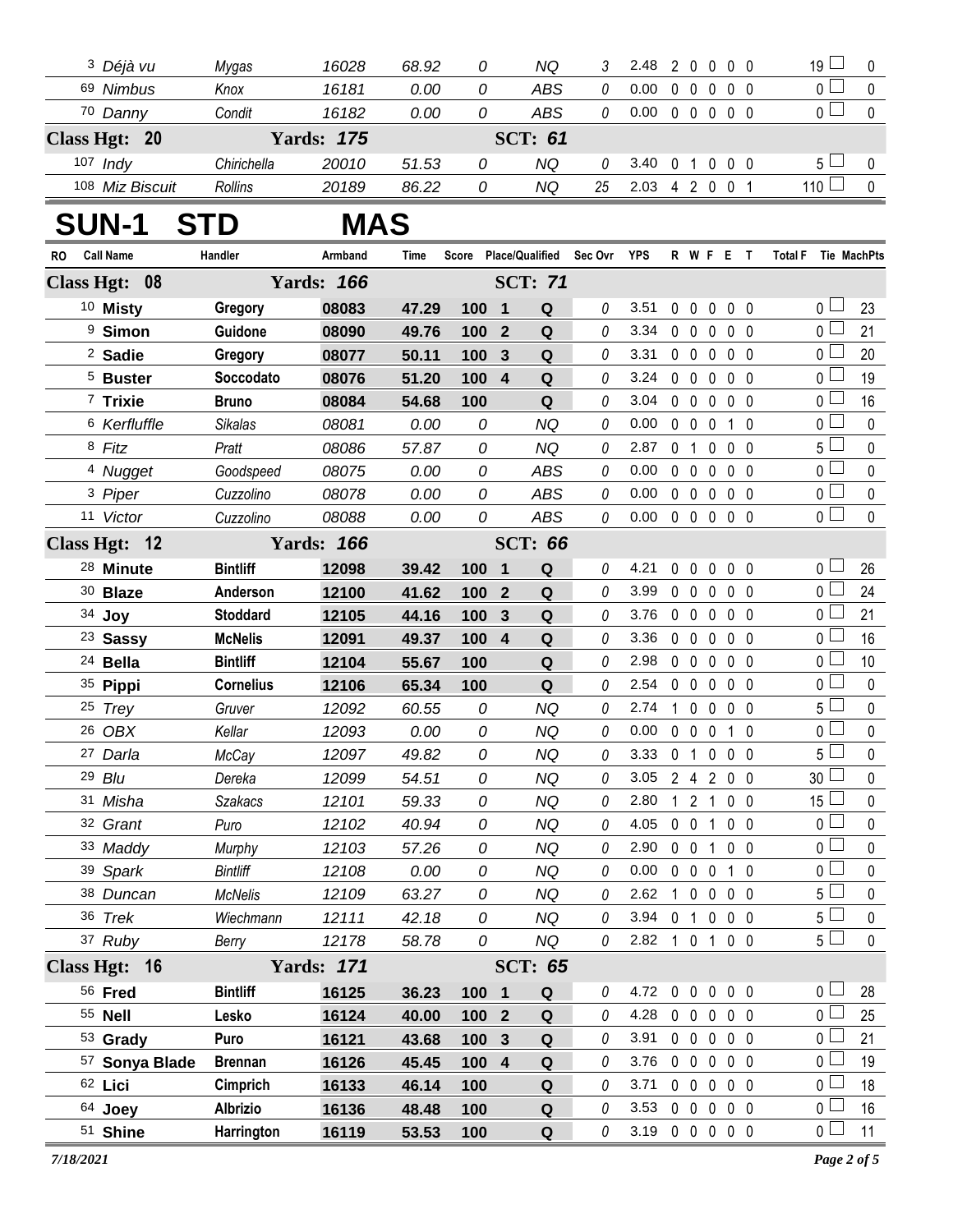| 65 Lucca         | Evans            | 16009             | 47.26 | 0   | ΝQ                  | 0        | 3.62                       | $0\quad 0$              |                | 1                                      | $0\quad 0$     | 0 <sub>0</sub>    | 0           |
|------------------|------------------|-------------------|-------|-----|---------------------|----------|----------------------------|-------------------------|----------------|----------------------------------------|----------------|-------------------|-------------|
| 46 Surf          | Wiechmann        | 16115             | 47.36 | 0   | <b>NQ</b>           | 0        | 3.61                       | $\overline{2}$          | $\mathbf 0$    | $\mathbf 0$                            | $0\quad 0$     | 10 <sup>2</sup>   | 0           |
| 47 Ozzy          | Halloran         | 16116             | 0.00  | 0   | <b>NQ</b>           | 0        | 0.00                       | $\mathbf 0$             | $\mathbf 0$    | $\mathbf 0$<br>1                       | $\mathbf{0}$   | $\mathbf 0$       | 0           |
| 48 Finn          | Bruno            | 16117             | 0.00  | 0   | <b>NQ</b>           | 0        | 0.00                       | $\mathbf 0$             | $\mathbf 0$    | $\mathbf 0$<br>1                       | $\Omega$       | 0 <sup>2</sup>    | $\mathbf 0$ |
| 50 Figment       | Vargas           | 16118             | 0.00  | 0   | <b>NQ</b>           | 0        | 0.00                       | $\mathbf 0$             | $\mathbf 0$    | $\mathbf 0$<br>1                       | - 0            | 0 <sub>0</sub>    | 0           |
| 52 Lila          | <b>Bunin</b>     | 16120             | 0.00  | 0   | <b>NQ</b>           | 0        | 0.00                       | $\mathbf 0$             | $\mathbf 0$    | $\mathbf 0$                            | $1\quad0$      | 0 <sub>0</sub>    | $\mathbf 0$ |
| 54 Shelby        | Sparrow          | 16122             | 41.85 | 0   | <b>NQ</b>           | 0        | 4.09                       | $\mathbf 0$             | $\mathbf 0$    | 1                                      | $0\quad 0$     | 0 <sub>0</sub>    | 0           |
| 49 Daisy         | Evans            | 16123             | 41.30 | 0   | <b>NQ</b>           | 0        | 4.14                       | $\overline{\mathbf{0}}$ | $\overline{1}$ | $\mathbf 0$                            | $0\quad 0$     | 5 <sub>1</sub>    | $\mathbf 0$ |
| 58 Allie Oop     | Koziol           | 16127             | 48.63 | 0   | <b>NQ</b>           | 0        | 3.52                       | 1                       | 2              | $\mathbf 0$                            | $0\quad 0$     | 15 <sup>1</sup>   | 0           |
| 59 Tollie        | Cottler          | 16128             | 63.63 | 0   | <b>NQ</b>           | 0        | 2.69                       | $\mathbf 0$             | $\overline{1}$ | $\mathbf 0$                            | $0\quad 0$     | 5L                | $\mathbf 0$ |
| 60 ReCon         | Brown            | 16129             | 37.67 | 0   | <b>NQ</b>           | 0        | 4.54                       | 0 <sub>1</sub>          |                | $\mathbf{1}$                           | 0 <sub>0</sub> | $5\phantom{.0}$   | 0           |
| 61 Sawyer        | Ondeyka          | 16132             | 0.00  | 0   | <b>NQ</b>           | 0        | 0.00                       | $\mathbf 0$             | $\mathbf 0$    | $\mathbf 0$<br>$\mathbf{1}$            | 0              | 0 <sub>0</sub>    | $\mathbf 0$ |
| 66 Yogi Bear     | Paicer           | 16137             | 71.56 | 0   | NQ                  | 6        | 2.39                       | $\mathbf{3}$            | $\mathbf 0$    | $0\quad 0\quad 0$                      |                | 33                | 0           |
| 67 Frankie       | Koehler          | 16138             | 47.32 | 0   | <b>NQ</b>           | 0        | 3.61                       | $\mathbf 0$             | $\overline{1}$ | $\mathbf 0$                            | $0\quad 0$     | 5 <sub>1</sub>    | $\mathbf 0$ |
| 68 Spinner       | Fluet            | 16180             | 0.00  | 0   | <b>NQ</b>           | 0        | 0.00                       | $\mathbf 0$             | $\mathbf 0$    | $\mathbf 0$                            | 10             | 0 <sub>0</sub>    | 0           |
| 63 Reese         | <b>Brennan</b>   | 16135             | 0.00  | 0   | ABS                 | 0        | $0.00 \t0 \t0 \t0 \t0 \t0$ |                         |                |                                        |                | $\overline{0}$    | $\mathbf 0$ |
| Class Hgt: 20    |                  | <b>Yards: 175</b> |       |     | <b>SCT: 61</b>      |          |                            |                         |                |                                        |                |                   |             |
| 85 Leia          | <b>Scripko</b>   | 20147             | 38.31 | 100 | Q<br>1              | 0        | 4.57                       | 0                       | 0              | $\mathbf 0$                            | $0\quad 0$     | 0 l               | 22          |
| 103 Keen         | <b>Dattoma</b>   | 20165             | 39.88 | 100 | $\overline{2}$<br>Q | $\theta$ | 4.39                       | $\mathbf 0$             | $\mathbf 0$    | $\mathbf 0$                            | $0\quad 0$     | οl                | 21          |
| 100 Leverage     | <b>Brown</b>     | 20162             | 40.81 | 100 | 3<br>Q              | 0        | 4.29                       | $\mathbf 0$             | $\mathbf{0}$   | $\mathbf 0$                            | $0\quad 0$     | 0 l               | 20          |
| 95 Blake         | <b>Murdock</b>   | 20157             | 40.96 | 100 | 4<br>Q              | 0        | 4.27                       | $\mathbf 0$             | $\mathbf 0$    | $\mathbf 0$                            | $0\quad 0$     | 0 L               | 20          |
| 101 Tag          | Lechner          | 20163             | 43.41 | 100 | Q                   | 0        | 4.03                       | $\mathbf 0$             | $\mathbf 0$    | $\mathbf 0$                            | $0\quad 0$     | 0 L               | 17          |
| 97 Sligo         | Johnston         | 20159             | 47.10 | 100 | $\mathbf Q$         | 0        | $3.72 \quad 0$             |                         | $\mathbf 0$    | $\mathbf 0$                            | $0\quad 0$     | 0 L               | 13          |
| 92 Chevy         | <b>Calabrese</b> | 20154             | 51.04 | 100 | Q                   | 0        | 3.43                       | $\mathbf 0$             | $\mathbf{0}$   | $\mathbf 0$                            | 0 <sub>0</sub> | 0 l               | 9           |
| 90 Vader         | <b>Alex Loos</b> | 20152             | 52.19 | 100 | Q                   | 0        | 3.35                       | $\mathbf 0$             | $\mathbf 0$    | $\mathbf 0$                            | $0\quad 0$     | o L               | 8           |
| 79 Emily         | McGuigan         | 20140             | 50.09 | 0   | <b>NQ</b>           | 0        | 3.49                       | 0                       | $\mathbf 0$    | $\mathbf 0$<br>$\overline{\mathbf{0}}$ | $\overline{1}$ | $5^{\frac{1}{2}}$ | 0           |
| 81 Ben           | Kramer           | 20142             | 68.64 | 0   | <b>NQ</b>           | 7        | 2.55                       | $\mathbf 0$             | $\mathbf 0$    | $\mathbf 0$                            | $0\quad 0$     | 21                | $\mathbf 0$ |
| 82 Blue          | D'Andrea         | 20143             | 59.48 | 0   | NQ                  | 0        | 2.94                       | 1                       | $\mathbf 0$    | 201                                    |                | 10 <sup>°</sup>   | 0           |
| 83 A.V.          | Bridgwood        | 20144             | 0.00  | 0   | <b>NQ</b>           | 0        | 0.00                       | $\mathbf 0$             | $\mathbf 0$    | $\mathbf 0$                            | $1\quad0$      | 0 <sup>2</sup>    | $\mathbf 0$ |
| 84 Trixie        | Parrett          | 20145             | 0.00  | 0   | NQ                  | 0        | 0.00                       |                         | 0 0 0 1 0      |                                        |                | $\mathbf 0$       | 0           |
| 86 Rona          | Schowalter       | 20148             | 0.00  | 0   | <b>NQ</b>           | 0        | 0.00                       |                         | 0 0 0 1 0      |                                        |                | οl                | 0           |
| 88 Dino          | Grasso           | 20150             | 63.53 | 0   | <b>NQ</b>           | 2        | 2.75                       | $\mathbf{0}$            | 0              | $0\quad 0\quad 0$                      |                | 6                 | 0           |
| 89 Fae           | Schilling        | 20151             | 48.65 | 0   | <b>NQ</b>           | 0        | 3.60                       | -1                      | 1              | $0\quad 0\quad 0$                      |                | 10 <sup>1</sup>   | 0           |
| 91 Kipper        | Carson           | 20153             | 55.84 | 0   | <b>NQ</b>           | 0        | 3.13                       | $\mathbf 0$             | 0              | 1                                      | $0\quad 0$     | $\mathbf 0$       | 0           |
| 94 Rusty         | Flannelly        | 20156             | 45.47 | 0   | <b>NQ</b>           | 0        | 3.85                       | $0\quad 0$              |                | 1                                      | $0\quad 0$     | $\mathbf 0$       | 0           |
| 96 Gracie        | Cardamone        | 20158             | 0.00  | 0   | <b>NQ</b>           | 0        | 0.00                       | $0\quad 0$              |                | $\mathbf 0$                            | 10             | $\mathbf 0$       | 0           |
| 98 Dahlia        | Halperin         | 20160             | 46.42 | 0   | <b>NQ</b>           | 0        | 3.77                       | $\overline{0}$          | $\overline{1}$ | $0\quad 0\quad 0$                      |                | 5 l               | 0           |
| 99 Hops          | Mellon           | 20161             | 44.75 | 0   | <b>NQ</b>           | 0        | 3.91                       | $\mathbf{0}$            | $\mathbf 0$    | 1                                      | $0\quad 0$     | 0 <sup>2</sup>    | 0           |
| 102 Sir          | Stevenson        | 20164             | 37.08 | 0   | <b>NQ</b>           | 0        | 4.72 $0\ 0$                |                         |                | 1                                      | $0\quad 0$     | $0\perp$          | 0           |
| 104 Ruby         | Merkel           | 20166             | 59.03 | 0   | <b>NQ</b>           | 0        | 2.96                       | 0 <sub>1</sub>          |                | $0\,0\,0$                              |                | $5^{\frac{1}{2}}$ | 0           |
| 105 Sam          | MacLeod          | 20186             | 0.00  | 0   | <b>NQ</b>           | 0        | 0.00                       | $0\quad 0$              |                | $\mathbf 0$                            | 1 0            | $\mathbf 0$       | 0           |
| 106 Regan        | Jahn             | 20190             | 60.11 | 0   | <b>NQ</b>           | 0        | 2.91                       | 0 <sub>1</sub>          |                | $0\quad 0\quad 0$                      |                | 5 <sup>1</sup>    | 0           |
| 78 Smartie Pantz | Owen             | 20139             | 0.00  | 0   | ABS                 | 0        | 0.00                       | $0\quad 0$              |                | $0\quad 0\quad 0$                      |                | $\mathbf 0$       | 0           |
| 87 Carly         | Ayers            | 20149             | 0.00  | 0   | ABS                 | 0        | 0.00                       | $0\quad 0$              |                | $0\quad 0\quad 0$                      |                | 0                 | 0           |
| 93 'NSync        | Schmitter        | 20155             | 0.00  | 0   | ABS                 | 0        | $0.00 \t 0 \t 0$           |                         |                | $0\quad 0\quad 0$                      |                | οl                | $\mathbf 0$ |
| Class Hgt: 24    |                  | <b>Yards: 175</b> |       |     | <b>SCT: 65</b>      |          |                            |                         |                |                                        |                |                   |             |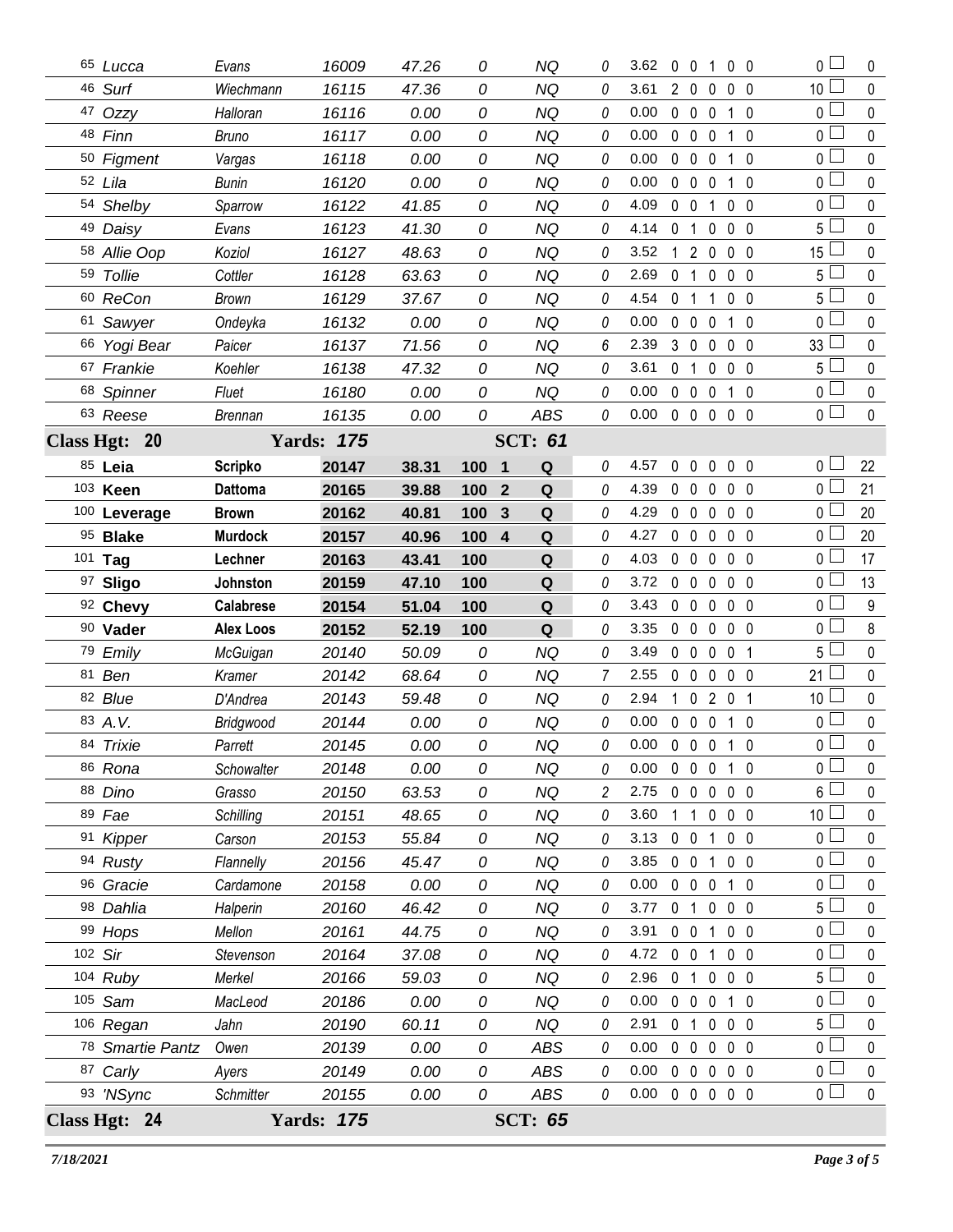|           | 118 Shambhu             | <b>Thorpe</b>     | 24172             | 45.51 | 100          | $\blacksquare$<br>Q                    |    | 3.85           | $\mathbf 0$ | $\overline{\mathbf{0}}$ |              | $0\quad 0\quad 0$ | 0 <sub>1</sub>      | 19               |
|-----------|-------------------------|-------------------|-------------------|-------|--------------|----------------------------------------|----|----------------|-------------|-------------------------|--------------|-------------------|---------------------|------------------|
|           | 113 Kai                 | Thorpe            | 24168             | 88.72 | 0            | ΝQ                                     | 23 | 1.97           |             | 2 <sub>3</sub>          | $\mathbf 0$  | 0 <sub>0</sub>    | 94 $\Box$           | $\mathbf 0$      |
|           | 117 InkaBlu             | Rutkowski         | 24196             | 77.99 | 0            | <b>NQ</b>                              | 12 | 2.24           |             | $3 \quad 1$             |              | $0\quad 0\quad 0$ | 56 $\lfloor$        | 0                |
|           | 114 Joseph              | Koziatek          | 24169             | 0.00  | 0            | <b>ABS</b>                             | 0  | 0.00           |             | $0\quad 0\quad 0$       |              | $0\quad 0$        | 0 <sup>1</sup>      | $\pmb{0}$        |
|           | 115 Hunter              | Pactwa            | 24170             | 0.00  | 0            | <b>ABS</b>                             | 0  | 0.00           |             |                         |              | 00000             | $\overline{0}$      | 0                |
|           | 116 Waze                | Owen              | 24171             | 0.00  | 0            | <b>ABS</b>                             | 0  | 0.00           |             |                         |              | 00000             | 0 <sub>1</sub>      | $\mathbf 0$      |
|           | Class Hgt: 24C          |                   | <b>Yards: 175</b> |       |              | <b>SCT: 61</b>                         |    |                |             |                         |              |                   |                     |                  |
|           | 119 Chick               | Mosner            | 24C173            | 62.51 | 0            | NQ                                     | 1  | 2.80 1 1 1 0 0 |             |                         |              |                   | $13\sqcup$          | 0                |
|           | <b>SUN-1</b>            | <b>STD</b>        |                   | NOV P |              |                                        |    |                |             |                         |              |                   |                     |                  |
| <b>RO</b> | <b>Call Name</b>        | Handler           | Armband           | Time  | <b>Score</b> | Place/Qualified Sec Ovr                |    | <b>YPS</b>     |             |                         |              | R W F E T         | Total F Tie MachPts |                  |
|           | Class Hgt: 04           |                   | <b>Yards: 142</b> |       |              | <b>SCT: 87</b>                         |    |                |             |                         |              |                   |                     |                  |
|           | $1$ Max                 | <b>Brav</b>       | 04019             | 60.38 | 95 1         | Q                                      | 0  | 2.35           |             |                         |              | 1 0 0 0 0         | $5 \Box$            | 0                |
|           | Class Hgt: 16           |                   | <b>Yards: 149</b> |       |              | <b>SCT: 76</b>                         |    |                |             |                         |              |                   |                     |                  |
|           | <sup>4</sup> Layla      | Cooper            | 16022             | 67.04 | 95 1         | Q                                      | 0  | 2.22           | 1           |                         |              | 0 0 0 0           | $5 \perp$           | 0                |
|           | <sup>5</sup> Carter     | Uriarte           | 16023             | 0.00  | 0            | <b>NQ</b>                              | 0  | 0.00           |             | $0\quad 0\quad 0$       |              | 10                | $\overline{0}$      | $\mathbf 0$      |
|           | <b>SUN-1</b>            | <b>STD</b>        |                   | MAS P |              |                                        |    |                |             |                         |              |                   |                     |                  |
| RO.       | <b>Call Name</b>        | Handler           | Armband           | Time  |              | Score Place/Qualified Sec Ovr YPS      |    |                |             |                         |              | R W F E T         | Total F Tie MachPts |                  |
|           | Class Hgt: 04           |                   | <b>Yards: 166</b> |       |              | <b>SCT: 76</b>                         |    |                |             |                         |              |                   |                     |                  |
|           | 1 Tia                   | Fletcher          | 04043             | 0.00  | 0            | NQ                                     | 0  | 0.00           |             |                         |              | 0 0 0 1 0         | 0 <sub>l</sub>      | 0                |
|           | Class Hgt: 08           |                   | <b>Yards: 166</b> |       |              | <b>SCT: 71</b>                         |    |                |             |                         |              |                   |                     |                  |
|           | <sup>15</sup> Tarlton   | Paull             | 08048             | 64.50 | 100          | $\overline{1}$<br>Q                    | 0  | 2.57           | 0           | $\mathbf 0$             | $\mathbf 0$  | 0 <sub>0</sub>    | 0 <sub>0</sub>      | 6                |
|           | 13 Cheer                | <b>Bintliff</b>   | 08046             | 0.00  | 0            | ΝQ                                     | 0  | 0.00           |             | $0\quad 0$              | 0            | 10                | 0 <sub>1</sub>      | 0                |
|           | 16 Macie                | MacLuskie         | 08049             | 51.71 | 0            | <b>NQ</b>                              | 0  | 3.21           | 0           | $\overline{1}$          | 1            | 0 <sub>0</sub>    | 5 l                 | 0                |
|           | 17 Madyson              | Rissmiller        | 08050             | 62.13 | 0            | ΝQ                                     | 0  | 2.67           |             | $1\quad 0$              | 0            | 0 <sub>0</sub>    | 5 L                 | $\mathbf 0$      |
|           | 19 Epic                 | Harrington        | 08052             | 60.09 | 0            | <b>NQ</b>                              | 0  | 2.76           |             | 020                     |              | 0 <sub>0</sub>    | 10                  | $\mathbf 0$      |
|           | 20 Sully                | MacLeod           | 08053             | 0.00  | 0            | <b>NQ</b>                              | 0  | 0.00           | 0           | $\mathbf 0$             | $\mathbf{0}$ | $1\quad0$         | $\Omega$            | 0                |
|           | 22 Junior               | Kowal             | 08175             | 73.63 | 0            | <b>NQ</b>                              | 2  | 2.25           | $1\quad1$   |                         | 1            | 0 <sub>0</sub>    | 16                  | $\mathbf 0$      |
|           | 12 Tamiah               | Marsh             | 08044             | 0.00  | 0            | <b>ABS</b>                             | 0  | 0.00           | 0           | $\mathbf 0$             | $\mathbf 0$  | 0 <sub>0</sub>    | $\overline{0}$      | 0                |
|           | 14 Casey                | Brav              | 08047             | 0.00  | 0            | ABS                                    | 0  | 0.00           | $\mathbf 0$ | $\mathbf 0$             | 0            | 0 <sub>0</sub>    | 0 L                 | 0                |
|           | 18 Pixie                | Marsh             | 08051             | 0.00  | 0            | ABS                                    | 0  | 0.00           |             | $0\quad 0$              | $\mathbf 0$  | $0\quad 0$        | 0 L                 | 0                |
|           | 21 Kuma                 | Kato              | 08054             | 0.00  | 0            | ABS                                    | 0  | 0.00           |             | $0\quad 0\quad 0$       |              | 0 <sub>0</sub>    | 0 <sub>0</sub>      | 0                |
|           | Class Hgt: 12           |                   | <b>Yards: 171</b> |       |              | <b>SCT: 70</b>                         |    |                |             |                         |              |                   |                     |                  |
|           | 44 Sundae               | Kellar            | 12060             | 43.00 | 100          | Q<br>$\mathbf 1$                       | 0  | 3.98           | $\mathbf 0$ | $\mathbf 0$             | $\mathbf 0$  | $0\quad 0$        | 0 L                 | 27               |
|           | <sup>45</sup> Sassy     | Forsberg-Mosn     | 12176             | 46.63 | 100          | $\overline{2}$<br>Q                    | 0  | 3.67           |             | $0\quad 0$              | $\mathbf 0$  | 0 <sub>0</sub>    | οl                  | 23               |
|           | 41 Vida                 | Melendez          | 12055             | 41.32 | 0            | NQ                                     | 0  | 4.14           |             | $0\quad 0$              | $\mathbf{1}$ | 0 <sub>0</sub>    | οl                  | 0                |
|           | 42 Mica                 | <b>Brown</b>      | 12057             | 59.22 | 0            | NQ                                     | 0  | 2.89           |             | $1\quad 0$              | $\mathbf 0$  | 0 <sub>0</sub>    | 5 l                 | 0                |
|           | 43 Stetson              | Felton            | 12059             | 56.92 | 0            | NQ                                     | 0  | 3.00           |             |                         |              | 0 1 0 0 0         | $5+$                | $\pmb{0}$        |
|           | Class Hgt: 16           |                   | <b>Yards: 175</b> |       |              | <b>SCT: 66</b>                         |    |                |             |                         |              |                   |                     |                  |
|           | 71 Cookie               | <b>McLaughlin</b> | 16061             | 47.70 | 100          | $\overline{\mathbf{1}}$<br>$\mathbf Q$ | 0  | 3.67           | $\mathbf 0$ | $\mathbf 0$             | $\mathbf 0$  | $0\quad 0$        | $\overline{0}$      | 18               |
|           | 76 Echo                 | Mygas             | 16067             | 48.25 | 100 2        | Q                                      | 0  | 3.63           |             | $0\quad 0$              | $\mathbf 0$  | $0\quad 0$        | $\overline{0}$      | 17               |
|           | 73 Bella                | Kolb              | 16063             | 56.49 | 100          | $\mathbf{3}$<br>Q                      | 0  | 3.10           |             | $0\quad 0$              | $\mathbf 0$  | $0\quad 0$        | 0 <sub>0</sub>      | $\boldsymbol{9}$ |
|           | 72 Rosy                 | Halperin          | 16062             | 61.49 | 0            | NQ                                     | 0  | 2.85           |             |                         |              | 3 3 3 0 0         | 30 <sup>2</sup>     | 0                |
|           | 74 Dzsessz (Jazz) Bunin |                   | 16065             | 0.00  | 0            | <b>NQ</b>                              | 0  | 0.00           |             | $0\quad 0\quad 0$       |              | $1\quad0$         | 0 <sub>1</sub>      | $\pmb{0}$        |